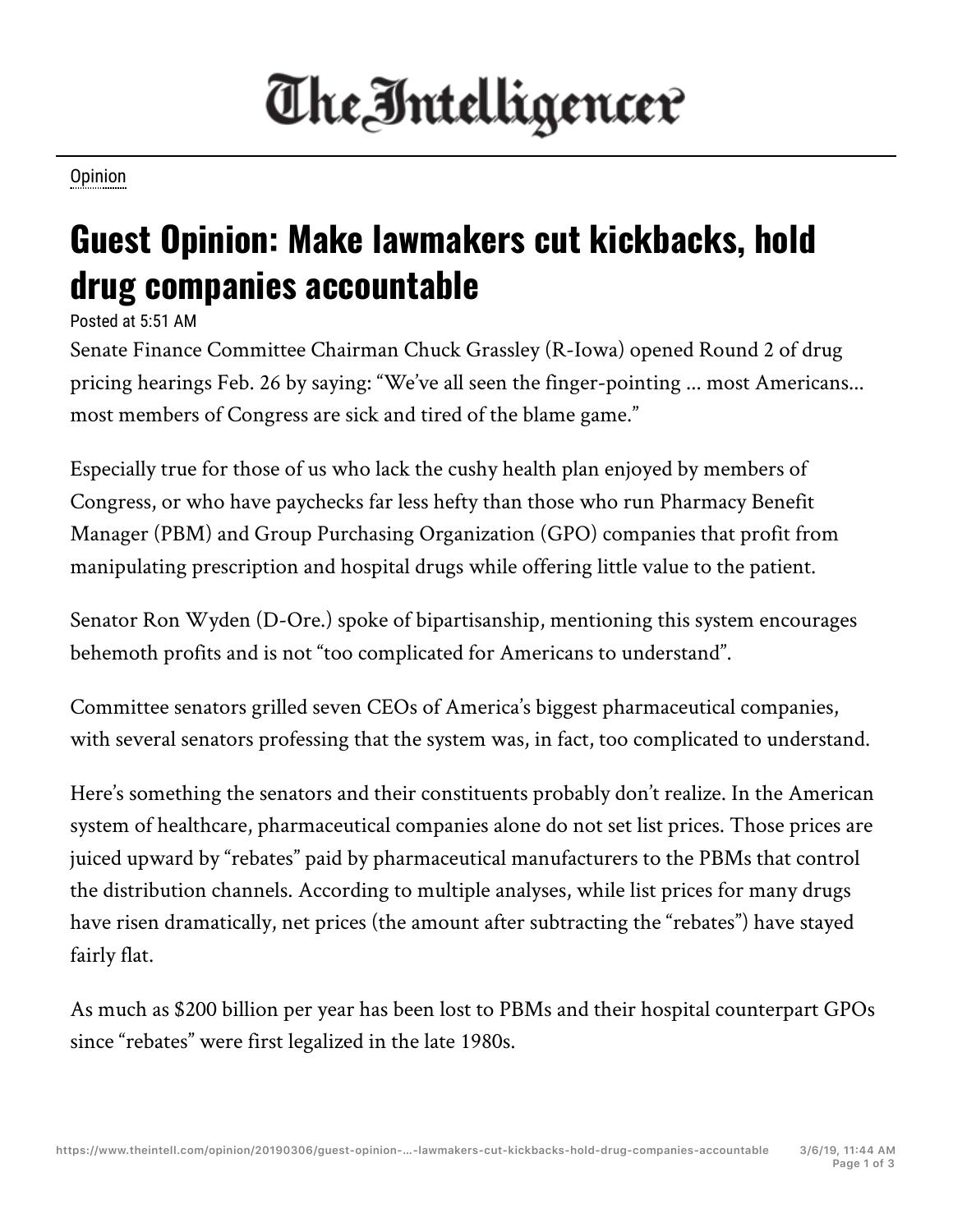Merck CEO Ken Frazier let the conflict-of-interest cat out of the bag: "To get our drugs on formulary, our goal was to get the patient the lowest copay..." But the game has evolved. Frazier said that the Mercks must now "pay the supply chain [i.e., PBMs and GPOs] the biggest rebate" (a polite word for "kickback") for a spot on the formulary, the list of drugs insurers will cover.

Where does that lead? The drug manufacturer that's willing to pay those "rebates" corners the market, and competition plummets.

Manufacturers agree that getting rid of "rebates" would be helpful, but only if legislators could muster the will to go beyond the Health and Human Services Department's recent prohibition on "rebates" for Medicare and Medicaid and make them illegal in the commercial sector. And that is where the chasm between Democrats and Republican really widens.

In his closing remarks, Wyden challenged every Big Pharma CEO to answer in writing: "If rebates go away... will you reduce list prices by the amount of the rebate?"

The high cost of biologic drugs, those produced from living organisms, was another hot topic.

The top 10 biologics are all blockbusters, pulling in anywhere from a low of \$1.5 billion to an astounding \$18 billion for AbbVie's HUMIRA®. Costing \$37,000 after the "rebate," HUMIRA®, used by arthritis patients, drew particular comment in the hearing.

At one time, the debate was over whether the makers of biologics deserved a period of patent protection (in view of the vast sums invested in researching and development) or should compete from the outset with generics. During the crafting of the Affordable Care Act (ACA), the debate centered on the duration of the protection for biologics. The results? 1) CEOs funneled \$70 million to two political action committees that would buy ads for senators who supported the ACA. 2) "Sharing back" \$120 billion of the \$200 billion windfall projected from increased coverage and 12 years of patent protection for biologics, like HUMIRA®, and that Medicare would not negotiate drug prices down.